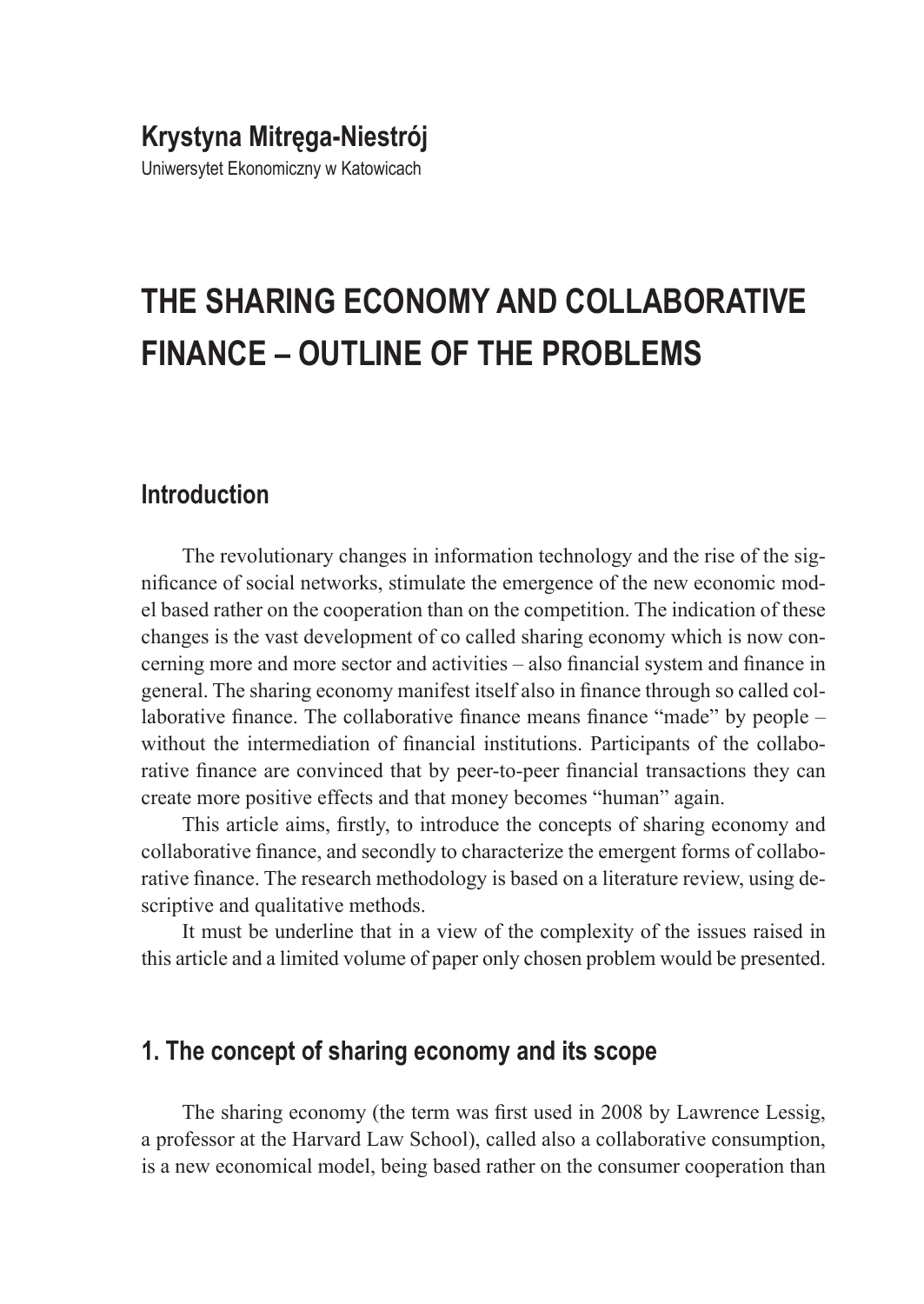on the competition between producers. This model assumes rather a sharing of the resources and the cooperation, than the priority typical for the market economy – the possession of goods and the competition. In the sharing economy social value is improved by sharing and not by ownership. So, "utilization" in this new model is more important than "possession"<sup>1</sup> . Concept of sharing and the cooperation is nothing new in the society, however at present is gaining the more structural form and is characterized by first for all – common (collective) thinking and the broad participation in the realization of defined objectives. What more – sharing economy gives people sense of independence of governments and corporations.

There are several factors which are contributing to the development of the concept of sharing economy. The most important issue is that people nowadays have great capacity to communicate and share thoughts, ideas but also goods. It is possible because of the development of the social media – a group of Internetbased applications which through employment of mobile and web-based technologies make people interconnected all over the world. The use of mobile devices (for instance mobile phones, mobile computers, tablets, pagers, etc.) makes very easy to locate individuals in time and space but also track and locate things ("track and trace systems")<sup>2</sup>. So, the sharing economy probably couldn't emerge without the development of "digital economy" which is based on digital technologies. Today's networked world based on communication infrastructures allows an unprecedented degree of searching for information, communicating, interacting and collaboration within communities in trans border and global dimension.

An outburst of the financial world-wide crisis and its effects are also an important catalyst of the development of the collaborative consumption. The society started realizing that by joint organizing and acting it is possible to achieve deliberate objectives more effectively and counteract effects of the financial and economic crises. The global financial crisis raised doubts about functioning of the current structures of economy and triggered off as well the crisis of trust in the corporation, financial institutions, as well as governments<sup>3</sup>.

There are also several factors which make the sharing economy attractive to consumers, among others are<sup>4</sup>:

<sup>1</sup> See: P.S. Eun: Collaborative Consumption; Sharing Rather Than Buying, http://www.thegranitetower.com/news/articleView.html?idxno=318 (18 December 2012).

<sup>2</sup> Based on the interview: L. Gansky: Three Factors Driving the Sharing Economy. http://www. wobi.com/wbftv/lisa-gansky-three-factors-driving-sharing-economy (28 December 2012).

<sup>&</sup>lt;sup>3</sup> http://www.deskmag.com/en/the-nature-and-potential-of-the-collaborative-economy (28 December 2012).

<sup>4</sup> P.S. Eun: Collaborative Consumption…, op. cit.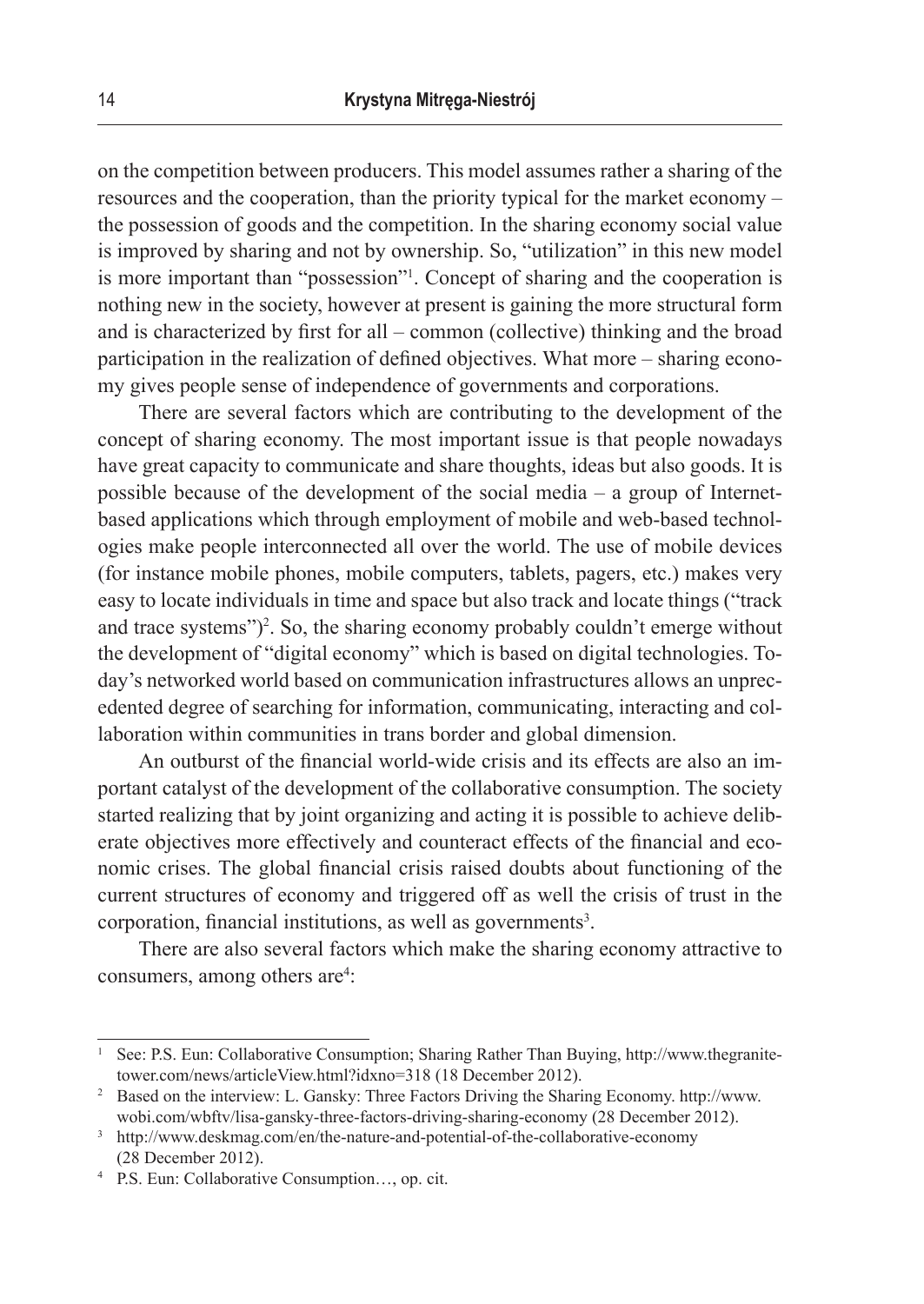- sustainable development consumers incline to avoid spending excessively, they are more likely to use the resources more effectively – this induces the change among manufacturers, who are more prone to discover the demands of consumers before producing; they don't overproduce leaving resources for the next generations,
- social stability because the concept of sharing economy is based on cooperation, members of the community attach less significance to ownership; it can lessen the problem of social polarization and make society more harmonious,
- meeting the new demands sharing economy can meet the new demand of consumers which existing economic system cannot afford.

The collaborative consumption in practice involves different activities like sharing, lending, renting, trading, bartering, gifting and swapping various kinds of assets (fig. 1 shows the examples).



Fig. 1. Examples of different kind of assets involved in collaborative consumption

Source: Based on: http://www.collaborativefinance.org/ (29 December 2012).

The sharing economy more and more universally manifest itself also in finance through so called collaborative finance.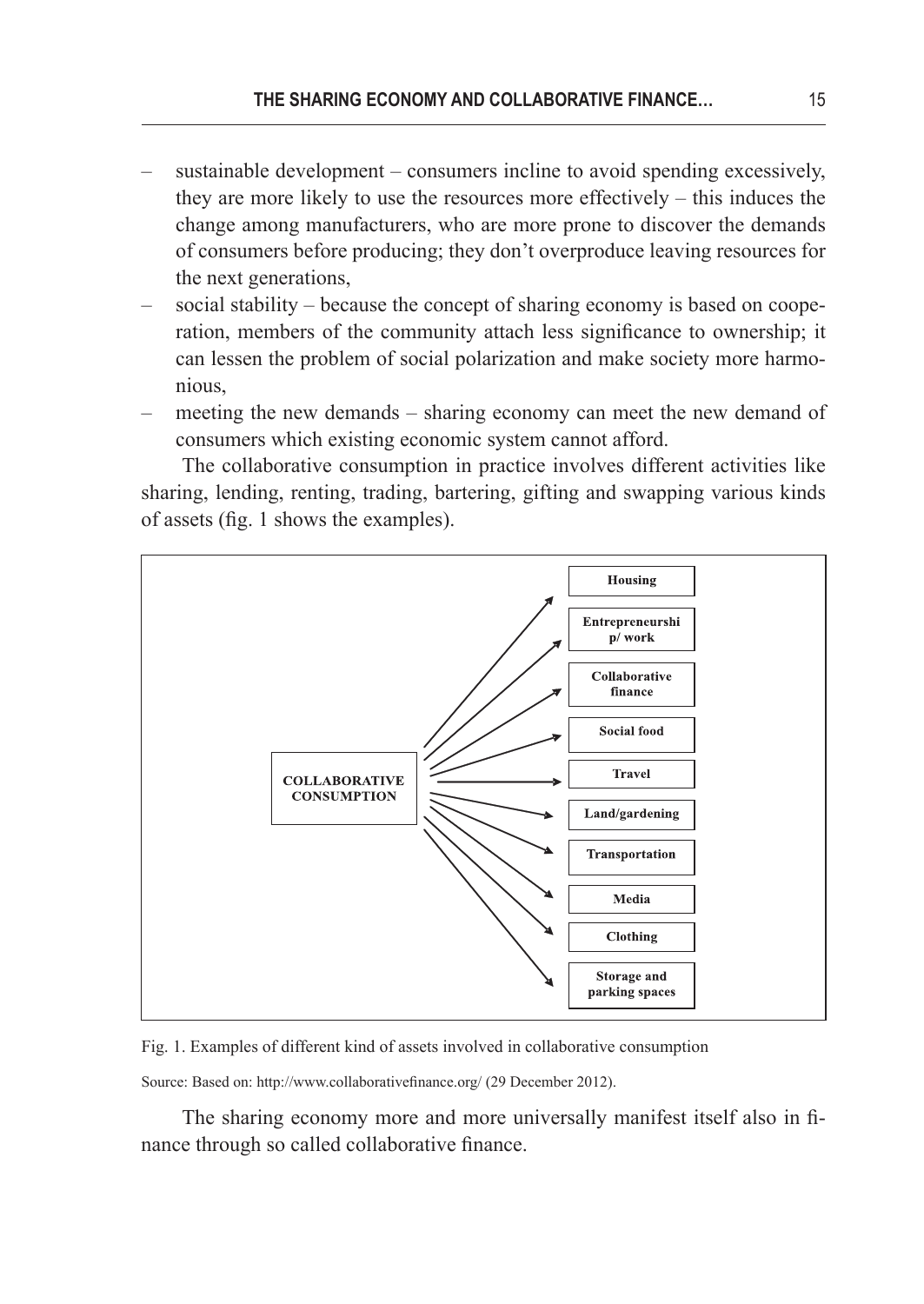#### **2. The collaborative finance and its forms**

In last over twenty years the financial industry went through very fast and deep changes. Technological innovations revolutionized its activity and turned it into one of the most modern business. However, the global financial crisis caused the fall of the confidence in financial system especially in banking sector and people started to seek for an alternative manners of investing capital and financing apart from the "traditional" financial institutions. The global financial crisis was one of the principal catalyst for the collaborative finance (also "peer-to-peer finance" or "person-to-person finance"). In general this term refers to financial transactions which are being conducted between relevant parties (which can be well-known to oneself or completely anonymous) without the intermediation of financial institutions. The supporters of the collaborative finance perceive it as the best answer for all shortcomings of the "traditional" finance. The development of collaborative finance is possible nowadays because of the digital networking and communication infrastructures which provide a platform for communicating and cooperation. The "natural environment" for the collaborative finance is Internet, and for its users the chances it creates seems to be limitless.

Collaborative finance is particularly attractive to individuals – low income households, students, young couples, because it: facilitates very small savings, has strong organizational structures, is not regulated by the central bank or any other financial authority, is non-profit motivated, has multiple proprietorship, has specific borrowers identified, services are personalized and provides localized services, has high repayment rates (above 95%), facilitates reciprocation of credit disbursal, has close informational links and also encourages community participation in other fields of development<sup>5</sup>.

The participants of the collaborative finance find it more "human" and are satisfied that they don't have to pay the financial institutions. "No banks in the middle" means higher returns for customers. Of course collaborative finance is not free from problems and risks. One of the main issue is that this new "approach" to finance, and the sharing economy in general", is based on trust. The counterparty believes in good intentions of the other side. In such a situation is therefore not difficult for misappropriation of funds. Other problems are: information asymmetry and its consequence, i.e. negative selection. Of course the Internet platforms take action against these dangers (e.g. collecting detailed information about counterparties, using of credit scoring, collaterals, etc.). Bankruptcy of

http://www.collaborativefinance.org/ (29 December 2012).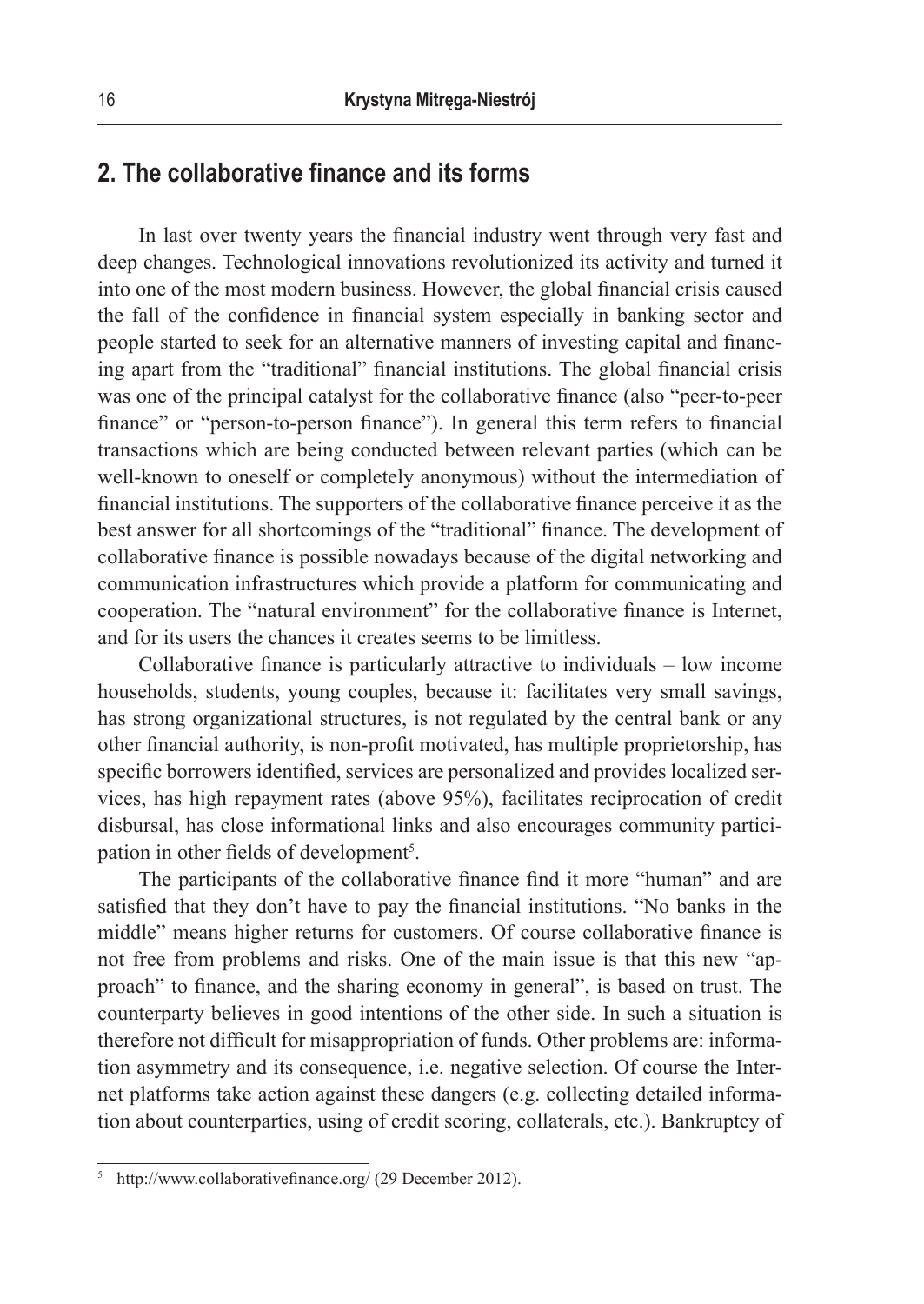platforms offering the services of p2p finance can also be a threat. These abovementioned are only chosen problems of the collective finance.

There is no universally accepted and used typology of the collaborative finance – fig. 2 shows only chosen examples of p2p financial transactions.



Fig. 2. Chosen examples of p2p financial transactions

#### **3. P2p financing – social lending and crowdfunding**

One of the most important offer in the collaborative finance is possibility of financing. The main benefits of p2p financing are that lenders get quite high returns and borrowers – low-cost loans. There are at least two main possibilities to obtain funding without the participation of financial institution:

- 1) social lending,
- 2) crowdfunding.

Social lending transactions take place on the principle of an auction, through the Internet, most often on portals specialized in such services. It allows lenders and borrowers, which different property and social status, to fast agree on conditions of the transaction, and most importantly – on interest rate which suits them. The participants of the p2p lending can be individuals, small and medium-sized enterprises, however conditions vary according to the country and web portal. Loans are mainly arranged for consumption, small business activity, studies, but there are also offers for mortgage loans. The social lending services can be divided in three main categories<sup>6</sup>:

<sup>6</sup> http://www.wiseclerk.com/group-news/services-p2p-lending-companies-by-loan-volume/ (2 January 2013).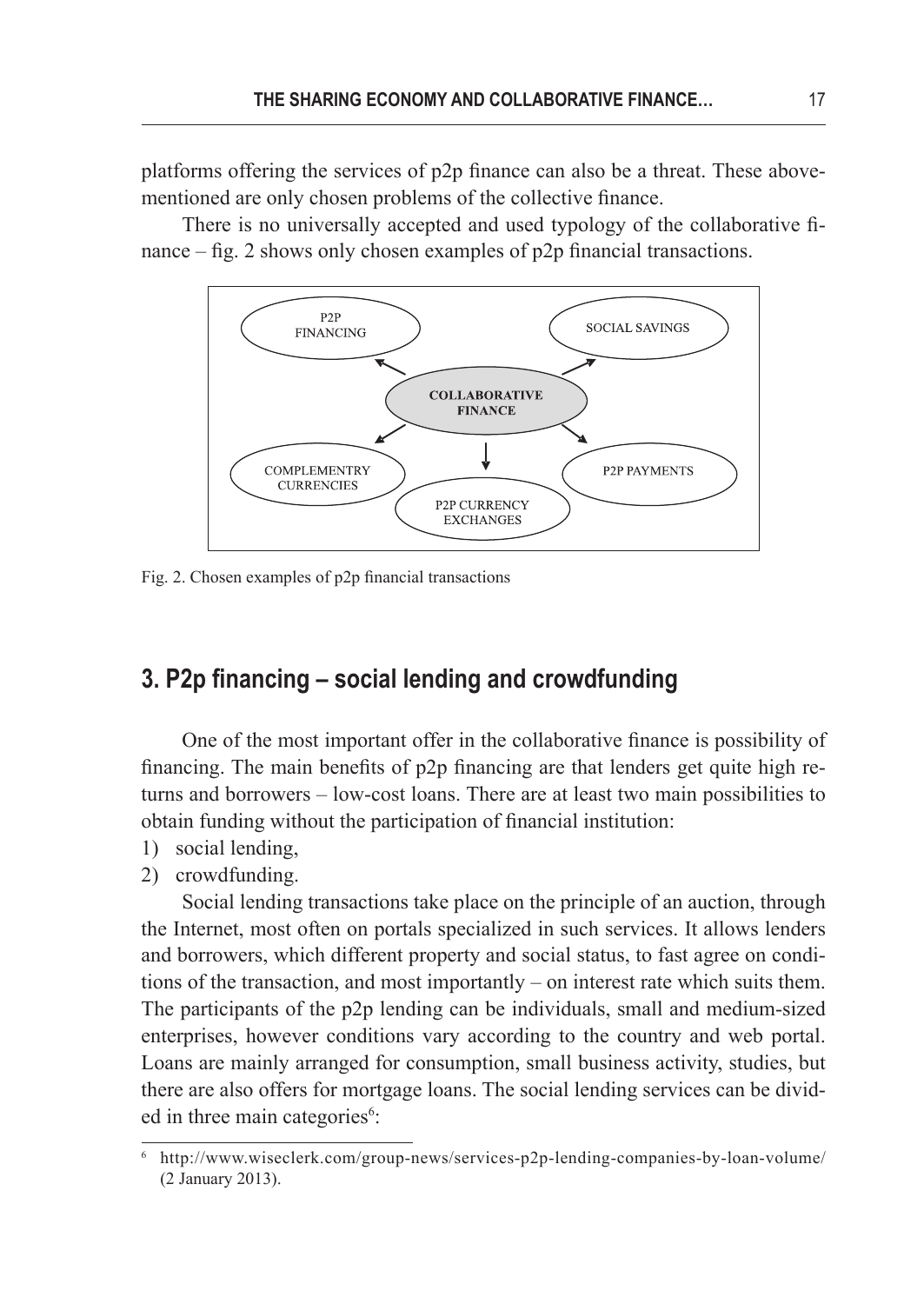- 1. P2p lending marketplaces (e.g. Prosper, Zopa) transactions held because of economic motives.
- 2. Social lending services enabling micro financing (e.g. Kiva, MyC4) transactions held because of social motives.
- 3. Others for instance facilitating financing families between friends and members (e.g. family and friend lending – which in the past was offered by Virginmoney).

Taking a p2p loan is very easy and takes only a few very simple steps: 1) finding and registering with the website that offers p2p lending (most sites require no fee to sign up), 2) entering the personal and financial information (it's important for verifying and checking customer credit score), 3) entering information concerning the loan – its purpose, size, time and the level of the interest rate which the borrower is ready "to pay", 4) waiting for the results of the auction, during which offer of the potential borrower finds the ready to grant it lenders (if conditions of the offer are competitive the costs of the loan could be lower), 5) decision – acceptance of the loan if the borrower approves or withdraw the listing if does not (although some fees may apply if the potential borrower withdraws after the bidding has ended), 6) making payments (usually at monthly basis)<sup>7</sup>. It is also possible to find platforms, where potential lenders offer their conditions and borrowers chose the offers which suits them best. In case of p2p financing a possibility exists that one lender lends money for one specific borrower, however due to the diversification of the risk, lenders prefer the allocation of resources to the bigger number of borrowers with different credit scores. The p2p loans could be: secured loans (require a collateral e.g. a car) and unsecured loans – in this case lenders base mainly on the credit worthiness of the consumer<sup>8</sup>.

The biggest loan volumes are generated in the US market – the 2012 was the best year ever for the US p2p lending industry: loan volume between Prosper and Lending Club in December was 103.7 million USD and for the year the total was  $871.1$  million USD – a  $162\%$  increase in one year<sup>9</sup>. Although the social lending develop also in other highly developed (e.g. Great Britain, Germany, Spain) and developing countries (e.g. China, India, South Africa). For instance in Great Britain 2p2 lending is predicted to exceed 300 million GBP in 2013<sup>10</sup>. Fig. 3 shows

<sup>7</sup> K. Lorette: How to find a people to people lending loan, http://www.ehow.com/how\_5554585\_ people-people-lending-loan.html (29 December 2012).

<sup>8</sup> See: K. Mitręga-Niestrój: Bankowość p2p jako alternatywa dla tradycyjnych banków detalicznych. Wydawnictwo Uniwersytetu Marii Curie-Skłodowskiej, in press.

<sup>9</sup> P. Renton: In 2012 U.S. P2P Lenders Issue \$871 Million in New Loans. December 31, 2012, http://www.lendacademy.com/2012-p2p-lenders-871-million/ (2 January 2013).

<sup>10</sup> http://peertopeerlendingtree.com/ (29 December 2012).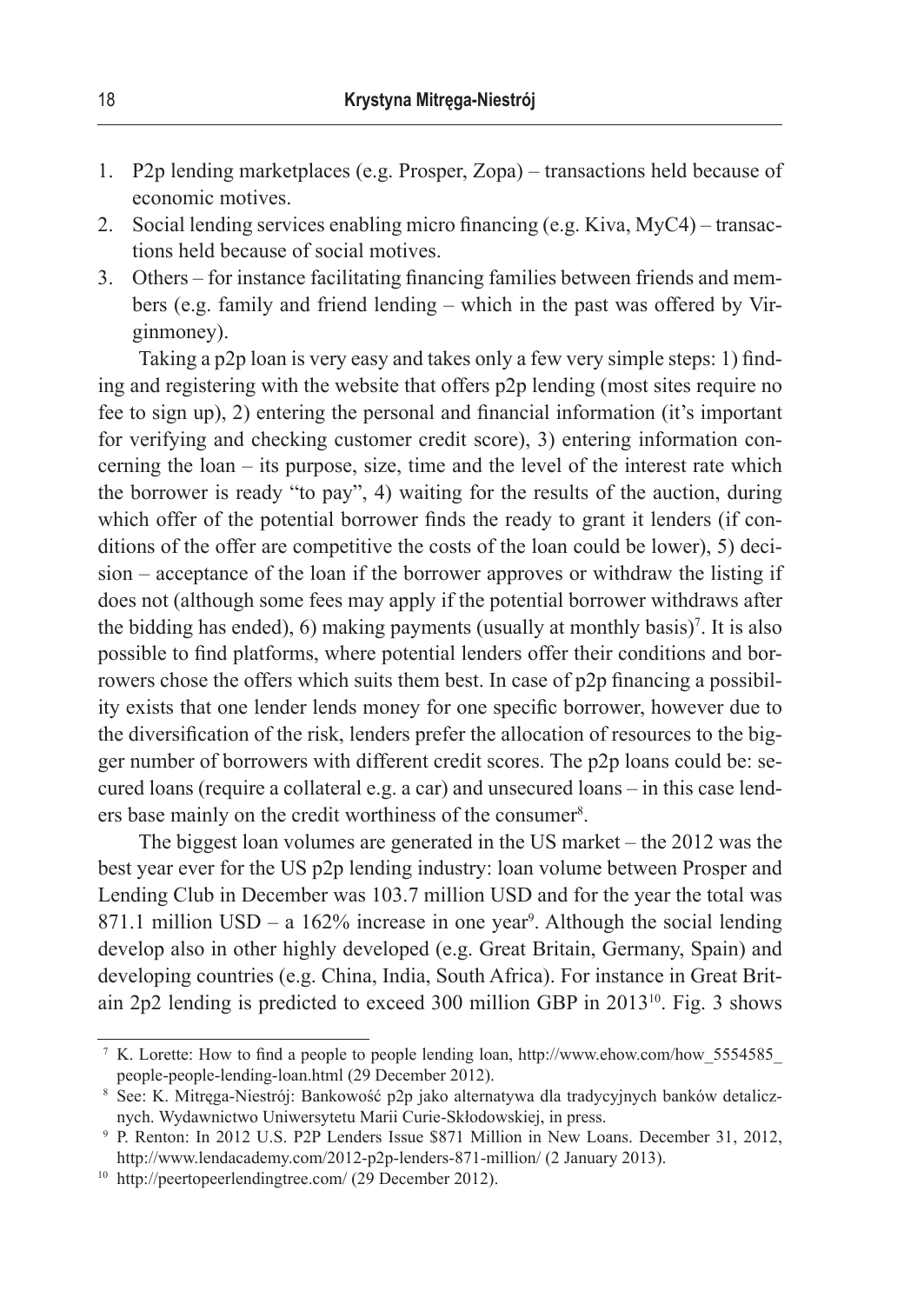new loans per month in selected p2p companies in millions of USD in march 2011 and march 2012.

P2p lending is also developing in Poland – Kokos.pl, or Finansowo.pl – are the examples of web platforms offering such services.



Fig. 3. New loans per month in selected p2p companies in mln of USD in march 2011 and march 2012

Source: Based on: Updated: State of Selected P2P Lending Companies. March 15th, 2011, http://www.wiseclerk. com/group-news/countries/germany-updated-state-of-selected-p2p-lending-companies/ and State of Selected P2P Lending Companies. March 15th, 2012, http://www.wiseclerk.com/group-news/category/ p2p-banking-review/ (2 December 2012).

The main idea of the crowdfunding (the term was first used on the blog by Michael Sullivan in 2006) is that people through collective cooperation network pool their resources together (usually via the Internet) in order to support various efforts initiated by other people or organizations (e.g. including startup company funding, disaster relief, citizen journalism, support of artists by fans, political campaigns, movie or free software development, and even scientific research). The crowdfunding is intensively used by the non-profit community and philanthropy and can replace the need for specialized grant applications or other forms of fundraising. The Internet allows quick and effective way for finding funds for even sudden needs (e.g. disaster relief)<sup>11</sup>. The crowdfunding is a very good way for financing of creative projects if they find people's wide-web acceptance. And is a very good example of self organization of people in virtual reality for realization of special goals. There are a multitude of the crowdfunding platforms, in many countries and very often they specialize in certain areas. There are four types of crowdfunding platforms:

http://crowdfunding.pbworks.com/w/page/10402176/Crowdfunding (22 December 2012).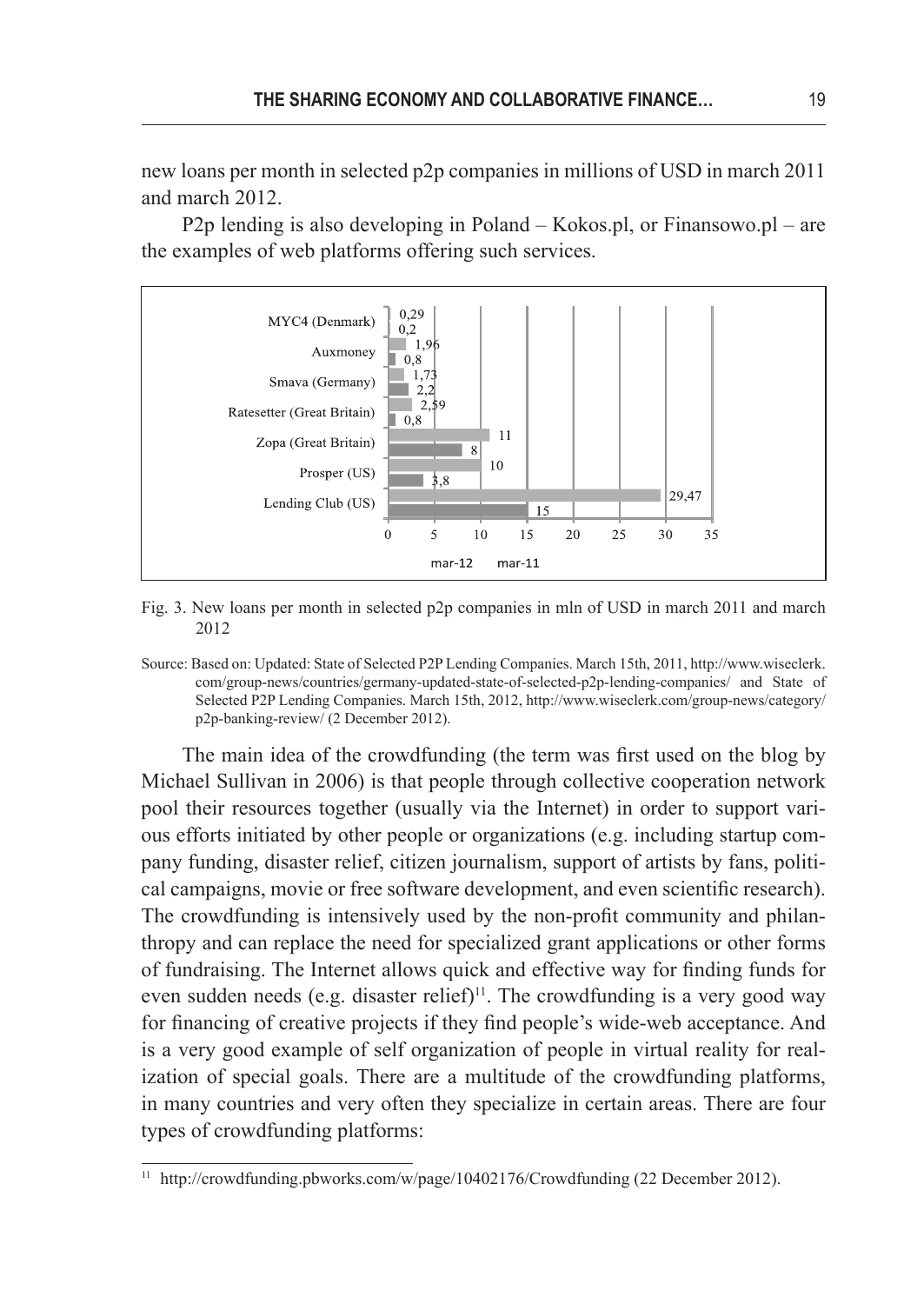- lending-based crowdfunding funders expect their money back plus a commission after a set period of time,
- equity-based crowdfunding investors receive a stake in the company,
- reward-based crowdfunding funders receive non-monetary benefits for their donation, a gift (e.g. material object or service),
- donation-based crowdfunding the motivation of funders is purely philanthropic, for their personal satisfaction<sup>12</sup>.

According to *Crowdfunding Industry Report* almost 1.5 billion USD was raised and more than 1 million successful campaigns were run by crowdfunding platforms (CFPs) world-wide in 2011. As of April 2012 – 452 CFPs were operating globally. The *Report* also assumes that the total funding volume should double in 2012 (fig.  $4$ )<sup>13</sup>.



Fig. 4. Crowdfunding – the total funding volume world-wide

Source: Crowdfunding Industry Report. Market Trends Composition and Crowdfunding Platforms. Research Report, Abridged Version, May 2012, p. 15.

The crowdfunding is also present in Poland: siepomaga.pl, polakpotrafi.pl, beesfund.com are examples of platforms offering such services $14$ .

<sup>12</sup> http://brickstarter.org/a-timely-global-survey-of-crowdfunding-platforms/ and http://blog.ideascale.com/2012/05/18/future-of-the-crowdfunding-industry/ (20 December 2012).

<sup>&</sup>lt;sup>13</sup> Crowdfunding Industry Report. Market Trends, Composition and Crowdfunding Platforms, Research Report. Abridged Version, http://www.crowdfunding.nl/wp-content/ uploads/2012/05/92834651-Massolution-abridged-Crowd-Funding-Industry-Report1.pdf, May 2012, (12 December 2012).

<sup>14</sup> See: Crowdfunding w Polsce, http://crowdfunding.pl/crowdfunding-w-polsce/#.UOwNUazr0Xg (2 January 2013).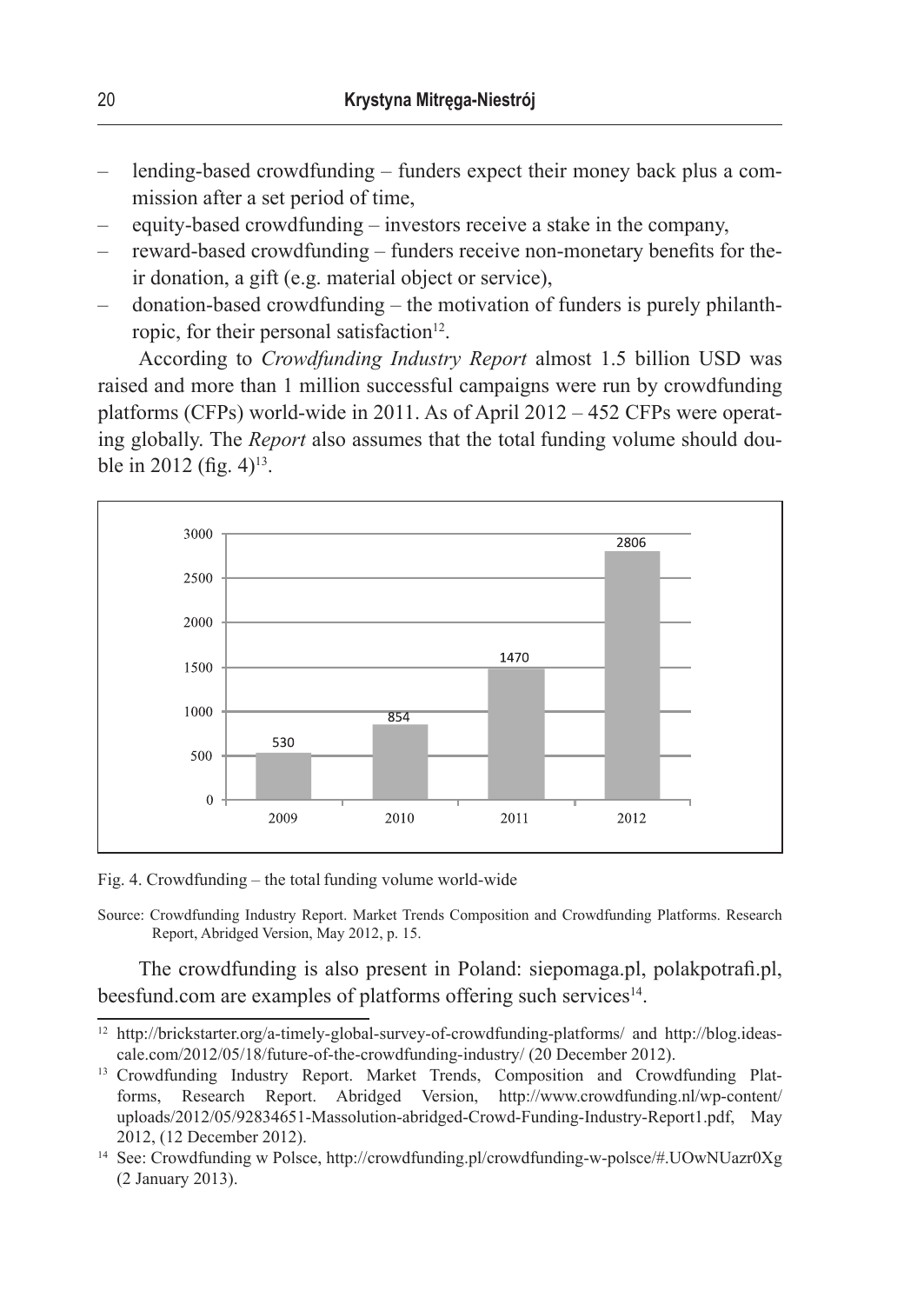#### **4. Other examples of the collaborative finance**

The next example of the collaborative finance are social savings which take place on the Internet platforms. But the social savings platforms differ from the traditional online savings accounts because money is not just being "stored" but is saved for a specific goal. According to Mike Ferrari co-founder of the US platform SmartyPig people are saving mainly for: "saving to save", travel, emergency fund and home improvement. The goal is made public – because people want to be held accountable and society (including friends and family) "donates" money (in practice by making a credit card payment) on a saving account. Opening, funding, and redeeming a goal is free of charge, but there are limitation for savings goal (e.g. for SmartyPig – the minimum requirement for a savings goal is 250 USD and the maximum – 250,000 USD). The social savings platforms usually use a third party to hold the funds – e.g. in the US SmartyPig or Savingspoint funds are held at the member Federal Deposit Insurance Corporation (FDIC) partner bank and are insured by the FDIC to the full legal amount. The partner bank also determines the interest rate which is accrued daily and paid on savers account (monthly or quarterly)<sup>15</sup>.

 The collective finance also concerns the issue of currencies, as the problem of monetary reform or transformation is one of the most interesting questions for a part of modern society, which of course was reinforced by the experiences of the global financial crisis. There are society groups which are convinced that they have the right to create currencies or even monetary system which will fulfill their expectations and needs contrary to the existing one<sup>16</sup>. The example of the social movement are so called complementary currencies (also called – "community currencies" or "local currencies" or "common tenders") which can be defined as agreements within a community to accept something else than national currencies as a means of payment. They "complement" another currency, usually a national one. It must be stated that the idea of the complementary currency is not new, although nowadays is arouse interest all over the world. According to professor Margrit Kennedy the most important feature of the complementary currencies is that they are designed for specific purposes and may support the achievement of very important aims, among others: social, cultural or ecological<sup>17</sup>. Other

<sup>15</sup> http://www.automaticfinances.com/smartypig-social-saving-platform/and, http://banking.about. com/b/2008/03/08/social-saving-with-smartypig.htm (18 December 2012).

<sup>16</sup> Look: Synthetic overview of the collaborative economy. P2P Foundations, 2012, s. 241, http:// p2p.coop/files/reports/collaborative-economy-2012.pdf, (18 December 2012).

<sup>&</sup>lt;sup>17</sup> M. Kennedy: Complementary currencies. New Paths to Sustainable Abundance. August 15th 2006, p. 1, http://margritkennedy.de/media/art\_en\_complementary\_currencies\_54.pdf (28 December 2012).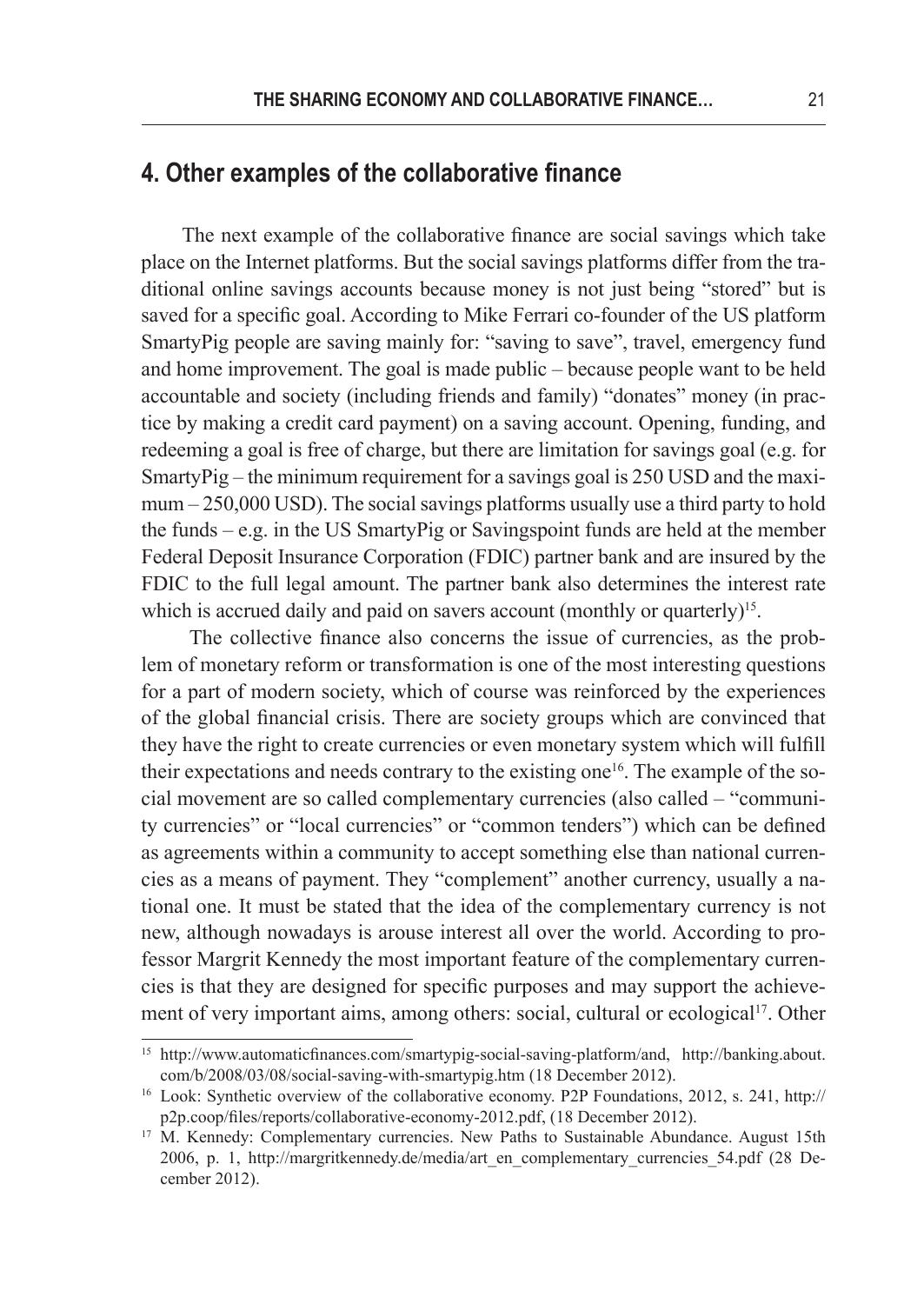distinguished characteristics are that the issuance of these currencies is relative to use and that they are based on underlying corresponding value<sup>18</sup>. There are different classifications of the complementary currencies – one of them distinguishes four types of complementary currencies<sup>19</sup>:

- 1) fully backed by the national currency e.g. SOL in France, Lewes Pounds in the UK, Eco-Pesa in Kenya, social currencies in Brazil and others,
- 2) backed by guarantees from members of the exchange system e.g. Time Dollars, some types of Local Exchange and Trade System (LETS),
- 3) backed by goods e. g. Mendo Credits in the US or COMAL in Honduras backed by reserves of stored food, Mulligan Books (backed by inventory of books), commercial vouchers (coupons) provided in promotional materials etc.,
- 4) backed by services: frequent traveller programs in airlines, some types of Regiogeld in Germany.

These currencies very often have a local character and support the social and economical development of the given community. One of the well known examples of the local currency is the Brixton Pound (B£) in the British town Brixton, which exists in paper (since September 2009) and electronic format (2 years later). The pound sterling backing for all Brixton Pounds in circulation is held at a local bank. The functioning of the B£ has many important local aims e.g.: developing a strong local economy, raise community awareness of the local Brixton economy and protect jobs and livelihoods of community members<sup>20</sup>. There are also examples of introducing local currencies is Poland but with different results.

Another important area of activity of collective finance within currencies is p2p currency exchanges platforms which match people who want to exchange foreign currencies. Such peer-to-peer marketplace offers attractive exchange rates – because clients deal directly with each other and can negotiate a mutually beneficial rate and lower fees comparing to banks<sup>21</sup> – because the funds do not have to "travel" internationally – they are available where the client needs them. Exchanging currencies with p2p platforms is very simple, and in case of Currency-Fair one of the most popular platforms operating in the UK, Ireland and Australia

<sup>18</sup> http://www.quora.com/Are-complementary-currencies-a-likely-remedy-for-economic-problems/ answer/Stan-Stalnaker (18 December 2012).

<sup>&</sup>lt;sup>19</sup> Complementary Currencies, http://p2pfoundation.net/Complementary\_Currencies (28 December 2012).

<sup>20</sup> http://brixtonpound.org (3 January 2013).

<sup>&</sup>lt;sup>21</sup> Most banks charge the spread about 2.5% – CurrencyFair the participants decide on the rate. After the transaction is completed, CurrencyFair charges 0.15% of its value and also a small fee for sending the money to the recipient's bank account. Over the sea and far away. "The Economist", May 19th 2012, http://www.economist.com/node/21554740 (3 January 2013).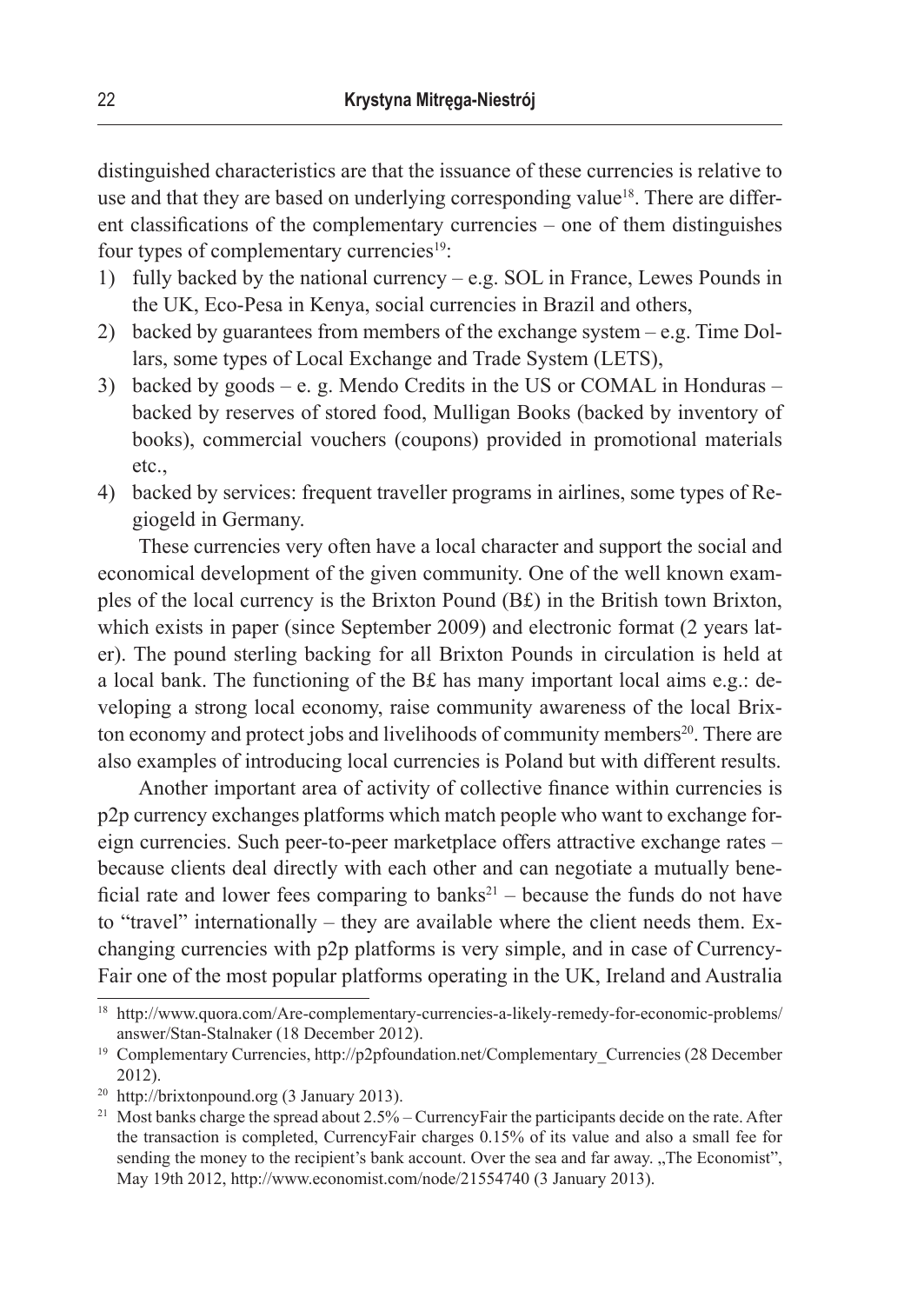is done in three easy steps: 1) a client has to make a deposit of the funds he or she wants to exchange into segregated client bank account, 2) exchange the funds into a chosen currency (there are now 17 currencies also Polish Zloty) and 3) send the foreign currency the client has purchased to a bank account worldwide. The market is open 24 hours a day, and soon there will be opportunity to exchange currencies also at the weekends $22$ .

The previous forms of collaborative finance are accompanied by development of infrastructure for payments replacing traditional banking and financial services. P2P payments are person-to-person payments via a mobile phones or email addresses allowing consumers send or receive money anytime for a low, or no, fee. P2P payments aren't something new because in 1999 it was PayPal which offered people to exchange money digitally<sup>23</sup>. P2P payment include various payment activities, e.g.: me-to-me payments (money moves between accounts – either on an ad-hoc or regular basis) or me-to-small-business or service provider) $^{24}$ . Such payments are also part of the traditional banking offer.

The collaborative finance covers also other activities not mentioned before, as for instance risk and wealth management, insurance or business banking. It is developing very fast and it is not easy to predict future p2p transactions.

#### **Conclusions**

The sharing economy based on collective thinking and cooperation gives an extraordinary opportunity also in the area of finance. The society is keen on using all abilities which contemporary institutional changes and technological innovations offer in finance. It turns out that financial institutions aren't already essential for attractive investing or borrowing money. The collective finance is developing fast and the areas of the p2p financial transactions still emerge. Social lending and savings, crowdfunding, complementary currencies, P2P payments are only examples of the wide, developing offer and describing the full picture of p2p finance was beyond this study.

The collective finance for its participants seems to be the right answer for the dangers of today's globalized world, heavily touched by financial and economic

<sup>22</sup> http://www.currencyfair.com (3 January 2013).

<sup>23</sup> P2P Payment Systems. http://www.collaborativefinance.org/about/p2p-person-to-personpayment-systems/ (4 January 2013).

<sup>24</sup> Person-to-Person Payments. http://www.fisglobal.com/products-epaymentpersontopersonpayments (4 January 2013).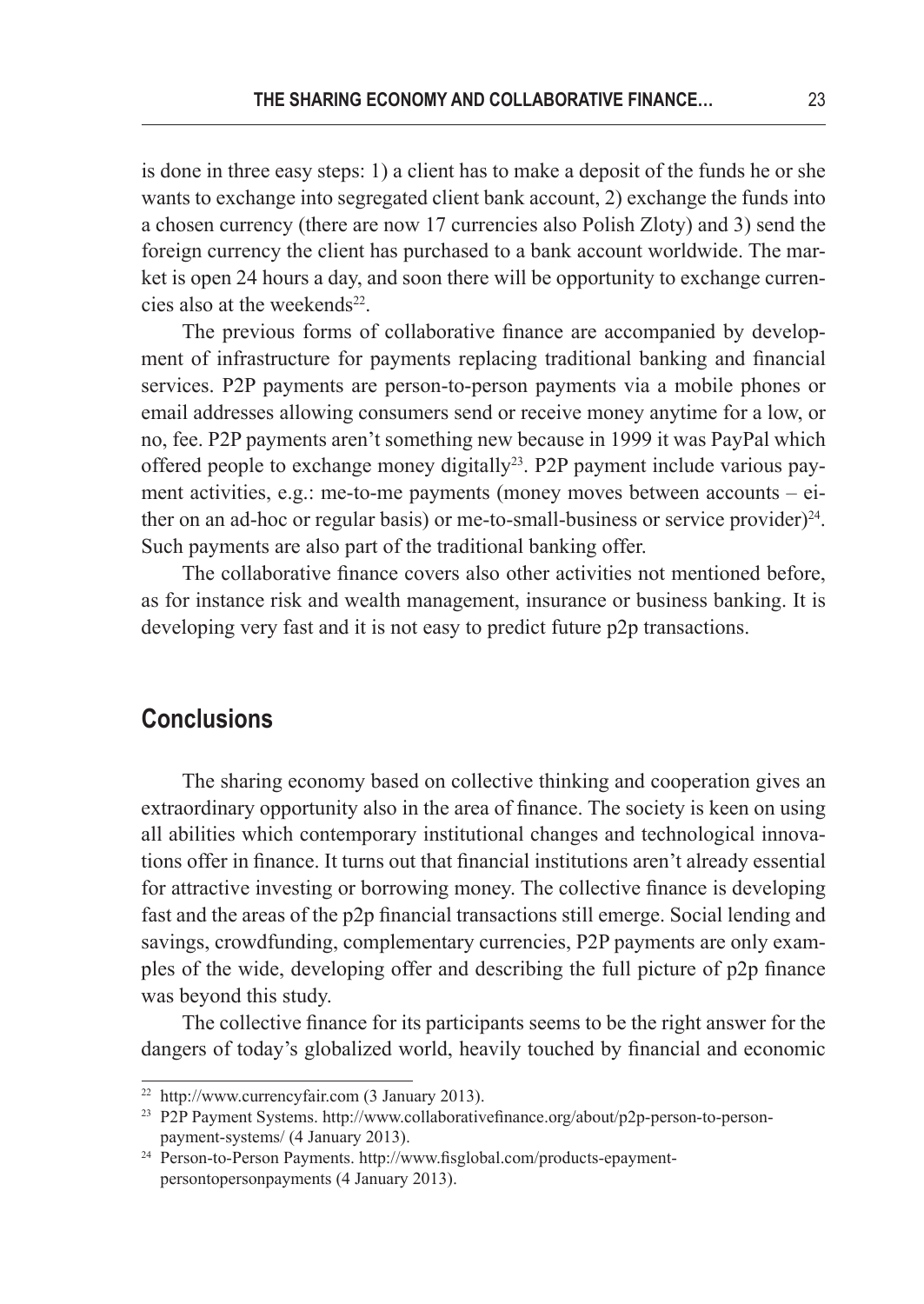crisis. Although this new way of making financial business is not free from dangers and important questions. For instance – the functioning of p2p finance in developing countries or potential possibility of regulating such transactions. Therefore the collective finance is a very challenging area for a future research.

### **Bibliography**

- Complementary Currencies, http://p2pfoundation.net/Complementary\_Currencies (28 December 2012).
- Crowdfunding Industry Report. Market Trends, Composition and Crowdfunding Platforms, Research Report. Abridged Version, May 2012,http://www.crowdfunding. nl/wp-content/uploads/2012/05/92834651-Massolution-abridged-Crowd-Funding-Industry-Report1.pdf (12 December 2012).
- Crowdfunding w Polsce, http://crowdfunding.pl/crowdfunding-w-polsce/#.UOwNU $a$ zr $0Xg(2)$  January 2013).
- Gansky L.: Three Factors Driving the Sharing Economy. http://www.wobi.com/wbftv/ lisa-gansky-three-factors-driving-sharing-economy (28 December 2012).
- http://banking.about.com/b/2008/03/08/social-saving-with-smartypig.htm (18 December 2012).
- http://blog.ideascale.com/2012/05/18/future-of-the-crowdfunding-industry/ (20 December 2012).
- http://brickstarter.org/a-timely-global-survey-of-crowdfunding-platforms/.
- http://brixtonpound.org (3 January 2013).

http://crowdfunding.pbworks.com/w/page/10402176/Crowdfunding (22 December 2012).

http://peertopeerlendingtree.com/ (29 December 2012).

- http://www.automaticfinances.com/smartypig-social-saving-platform/.
- http://www.collaborativefinance.org/ (29 December 2012).
- http://www.deskmag.com/en/the-nature-and-potential-of-the-collaborative-economy (28 December 2012).
- http://www.quora.com/Are-complementary-currencies-a-likely-remedy-for-economicproblems/answer/Stan-Stalnaker (18 December 2012).
- http://www.wiseclerk.com/group-news/services-p2p-lending-companies-by-loan-volume/ (2 January 2013).
- Kennedy M.: Complementary currencies. New Paths to Sustainable Abundance. August 15th 2006. http://margritkennedy.de/media/art\_en\_complementary\_currencies\_54. pdf (28 December 2012).